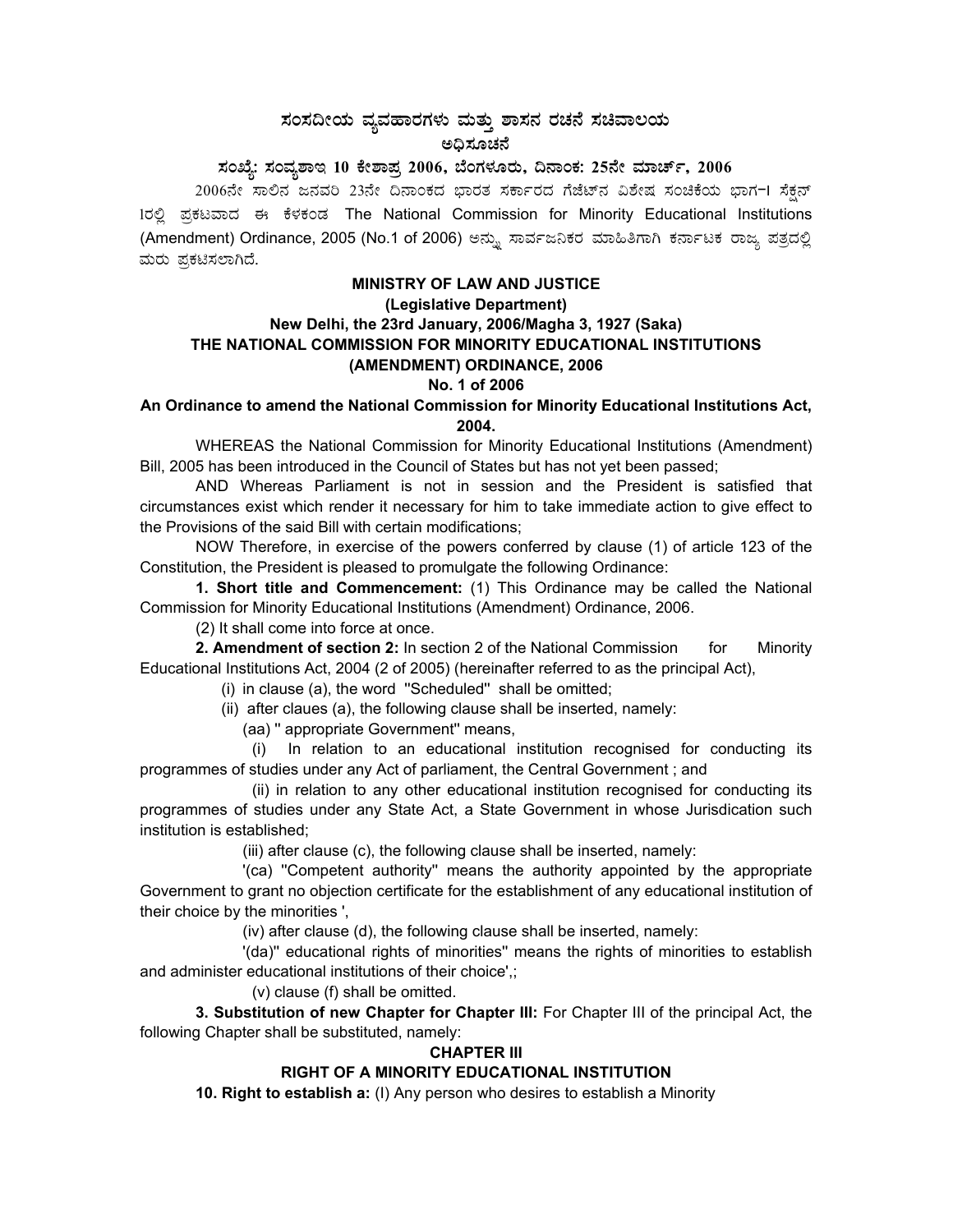**Minority Educational Institution:** Educational Institution may apply to the Competent authority for the grant of no objection certificate for the said purpose.

(2) The Competent authority shall,-

(a) on perusal of documents, affidavits or other evidence, if any; and

(b) after giving an opportunity of being heard to the applicant,

decide every application filed under sub-section (1) as expeditiously as possible and grant or reject the application, as the case may be:

Provided that where an application is rejected, the Competent authority shall communicate the same to the applicant.

(3) Where within a period of ninety days from the receipt of the application under subsection (I) for the grant of no objection certificate,

(a) the Competent authority does not grant such certificate;

or

(b) where an application has been rejected and the same has not been communicated to the person who has applied for the grant of such certificate,

it shall be deemed that the Competent authority has granted a no object certificate to the applicant.

(4) The applicant shall, and the grant of a no objection certificate or where the Competent authority has deemed to have granted the no objection certificate, be entitled to commence and proceed with the establishment of a Minority Educational Institution in accordance with the rules and regulations, as the case may be, laid down by or under any law for the time being in force.

**Explanation:** For the purpose of this section,

(a) ''applicant'' means any person who makes an application under sub-section (I) for establishment of a Minority Educational Institution;

(b) '' no objection certificate'' means a certificate stating therein, that the Competent authority has no objection for the establishment of a Minority Educational Institution.

**10. Right of a Minority Educational Institution to seek affiliation:** (I) A Minority Educational, Institution may seek affiliation to any University of its choice subject to sucl, affiliation being permissible within the Act under which the said University is established.

(2) Any person who is authorised in this behalf by the Minority Educational Institution, may file an application for affiliation under sub-section (I) to a University in the manner prescribed by the Statute, Ordinance, rules or regulations of the University.

Provided that such authorised person shall have right to know the status of such application after the expiry of sixty days from the date of filing of such application.

**4. Amendment of section 11:** In section 11 of the principal Act, for clauses (b) and (c), the following clauses shall be substituted, namely:

'' (b) enquire, suo motu, or on a petition presented to it by any Minority Educational Institution ,or any person on its behalf into complaints regarding deprivation or violation of rights of minorities to establish and administer educational institutions of their choice and any dispute relating to affiliation to a University and report its finding to the appropriate Government for its implementation;

(c) Intervene in any proceeding involving any deprivation or VIolation of the educational rights of the minorities before a court with the leave of such court;

(d) review the safeguards provided by or under the Constitution, or any law for the time being in force, for the protection of educational rights of the minorities and recommend measures for their effective implementation;

(e) specify measures to promote and preserve the minority status and character of institutions of their choice established by minorities;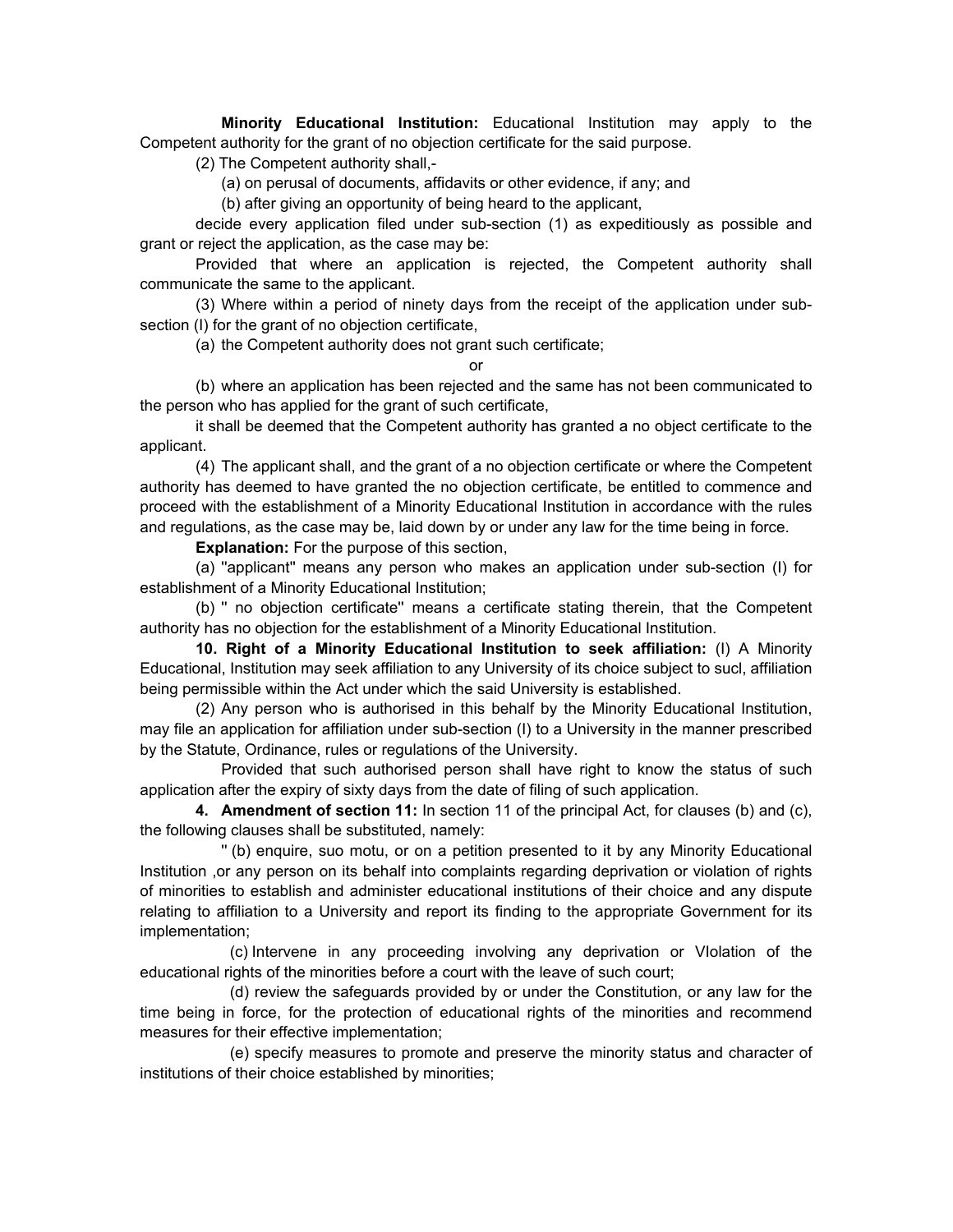(f) decide all questions relating to the status of any institution as a Minority Educational Institution and declare its status as such'

(g) make recommendations to the appropriate Government for the effective implementation of programmes and schemes relating to the Minority Educational Institutions; and

(h) do such other acts and things as may be necessary, incidental or conducive to the attainment of all or any of the objects of the Commission.''

**5. Amendment of section 12:** In section 12 of the principal Act,

(a) in sub-section (1) the word '' Scheduled'' shall be omitted;

(b) after sub-section (2), the following sub-section shall be inserted, namely:

''(3) Every proceeding before the Commission shall be deemed to be a judicial proceeding within the meaning of sections 193 and 228, and for the purposes of section 196, of the Indian penal code and the Commission shall be deemed to be a civil court for the purposes of section 195 (45 of 1860) and Chapter XXVIof the Code of Criminal procedure, 1973.(2 of 1974)''.

**6. Insertion of new sections 12A to 12F:** After section 12 of the principal Act, the following sections shall be inserted, namely:

**12A. Appeal against Orders of the Competent authority:** (1) Any person aggrieved by the order of refusal to grant no objection certificate under sub-section (2) of section 10 by the Competent authority for establishing a Minority Educational Institution, may prefer an appeal against such order to the Commission.

(2) An appeal under sub-section (1) shall be filed within thirty days from the date of the order referred to in sub-section (1) communicated to the applicant:

Provided that the Commission may entertain an appeal after expiry of the said period of thirty days, if it is satisfied that there was sufficient cause for not filing it with in that period.

(3) An appeal to the Commission shall be made in such form as may be prescribed and shall be accompainied by a copy of the order against which the appeal has been filed.

(4) The Commission, after hearing the parties, shall pass an order as soon as may be practicable, and give such directions as may be necessary or expedient to give effect to its orders or to prevent abuse of its process or to secure the ends of justice.

(5) An order made by the Commission under sub-section (4) shall be executable by the Commission as a decree of a civil court and the provisions of the Code of Civil Procedure, 1908, (5 of 1908) so far as may be, shall apply as they apply in respect of a decree of a civil court.

**12B. Power of the Commission to decide on the minority status of an educational institution:** (1) Without prejudice to the provisions contained in the National Minority Commission Act, 1992, (19 of 1992) where an authority established by the Central Government or any State Government, as the case may be, for grant of minority status to any educational institution rejects the application for the grant of such status, the aggrieved person may appeal against such order of the authority to the Commission.

(2) An appeal under sub-section (1) shall be preferred within thirty days from the date of the order communicated to the applicant;

Provided that the Commission may entertain an appeal after expiry of the said period of thirty days, if it is satisfied that there was sufficient cause for not filing it within that period.

(3) An appeal to the Commission shall be made in such form as may be prescribed and shall be accompanied by a copy of the order against which the appeal has been filed.

(4) On receipt of the appeal under sub-section (3), the Commission may, after giving the parties to the appeal, an opportunity of being heard, decide on the minority status of the educational institution and shall proceed to give such directions as it may deem fit and, all such directions shall be binding on the parties.

**Explanation:** For the purposes of this section and section 12 C, "authority" means any authority or officer or commission which is established under any law for the time being in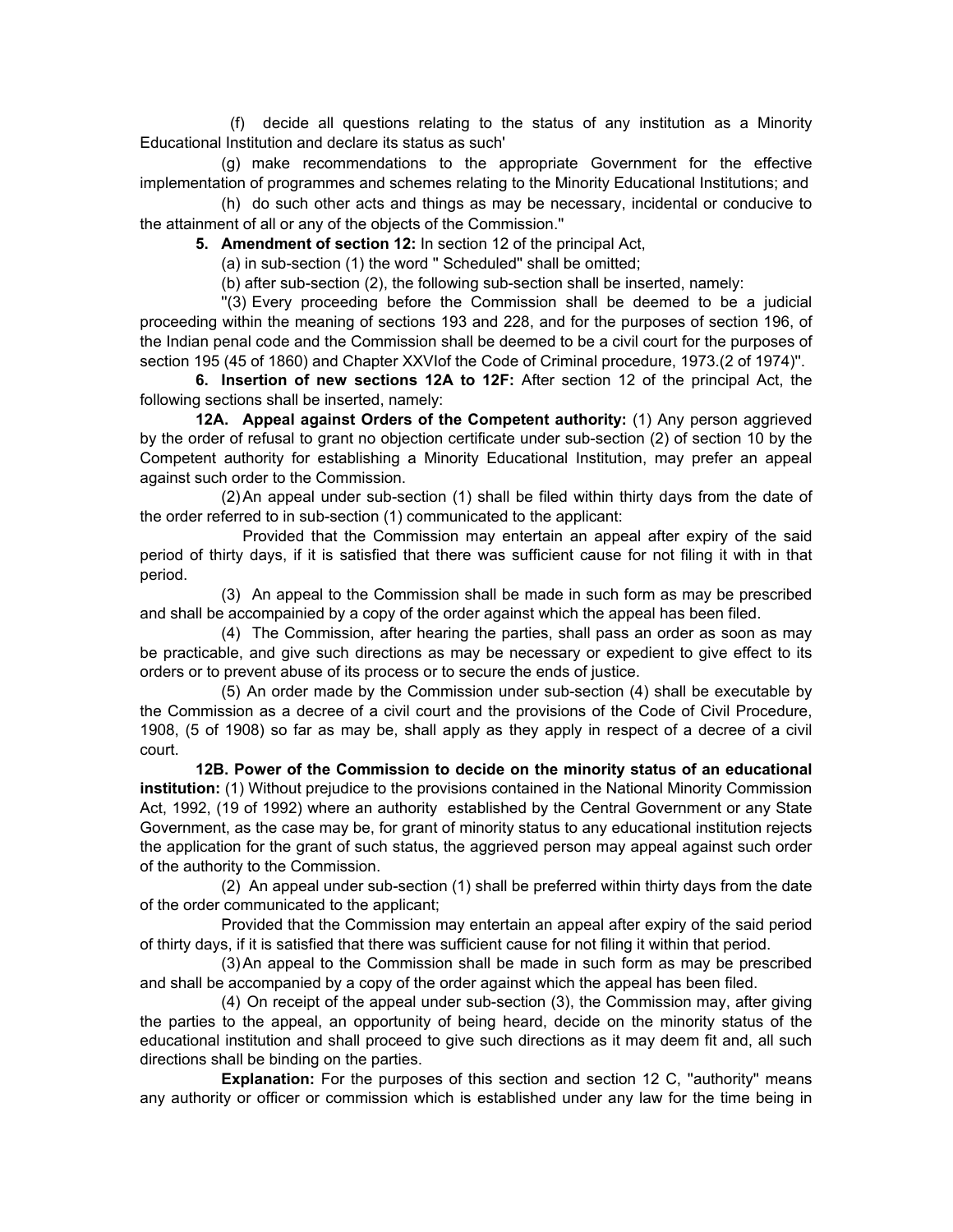force or under any order of the appropriate Government, for the purpose of granting a certificate of minority status to an edcational institution.

**12C. Power to cancel:** The Commission may, after giving a resonable opportunity of being heard to a Minority Educational Institution to which minority status has been granted by any authority or Commission, as the case may be, cancel such status under the following circumstances, namely:

(a) if the constitution aims and objects of the educational institution, which has enabled it to obtain minority status has subsequently been amended in such a way that it no longer reflects the purpose, or character of a Minority Edcational Institution;

(b) if, on verfication of the records during the inspection or investigation, it is found that the Minority Educational Institution has failed to admit students belonging to the minority community in the institution as per rules and prescribed percentage governing admission during any academic year.

**12D. Power of Commission to Investigate matters relating to deprivation of educational rights of minorities:** (1) The Commission shall have the power to investigate into the complaints relating to deprivaion of the educational rights of minorities.

 (2) The Commission may, for the purpose of conducting any investigation pertaining to a complaint under this Act, utilize the services of any officer of the Central Government or any State Government with the concurrence of the Central Government, as the State Government as the case may be.

(3) For the purposes of investigation under sub-section (1), the officer whose services are utilized may, subject to the direction and control of the Commission:

(a) summon and enforce the attendance of any person and examine him;

(b) require the discovery and production of any document; and

(c) requisition any public record or copy thereof from any office.

(4)The officer whose services are utilized under sub-section (2) shall investigate into any matter entrusted to it by the Commission and submit a report thereon to it within such period as may be specified by the Commission in this behalf.

(5) The Commission shall satisfy itself about the correctness of the facts stated and the conclusion, if any, arrived at in the report submitted to it under sub-section (4) and for this purpose the Commission may make such futher inquiry as it may think fit.

**12E. Power of Commission to call for information, etc.** (1) The Commission, while enquiring into the complaints of violation or deprivation of educational rights of minorities shall call for information or report from the Central Government or any state Government or any other authority or organisation subordinate thereto, within such time as may be specified by it:

Provided that,

(a) if the information or report is not received within the time stipulated by the Commission, it may proced to inquire into the complaint;

(b) if, on receipt of information or report, the Commission is satisfied either that no futher inquiry is required, or that the raquired action has been initiated or taken by the concerned Government or authority, it may not procced with the complaint and inform the complainant accordingly.

(2) Where the inquiry establishes violation or deprivation of the educational rights of the minorities by a public servant, the Commission may recommend to the concerned Government or authority, the initiation of disciplinary proceedings or such other action against the concerned person or persons as may be deemed fit.

(3) The Commission shall send a copy of the inquiry report , together with its recommendations to the concerned Government or authority and the concerned Government or authority shall, within a period of one month, or such furthertime as the Commission may allow, forward its comments on the report, including the action taken, or proposed to be taken thereon, to the Commission.